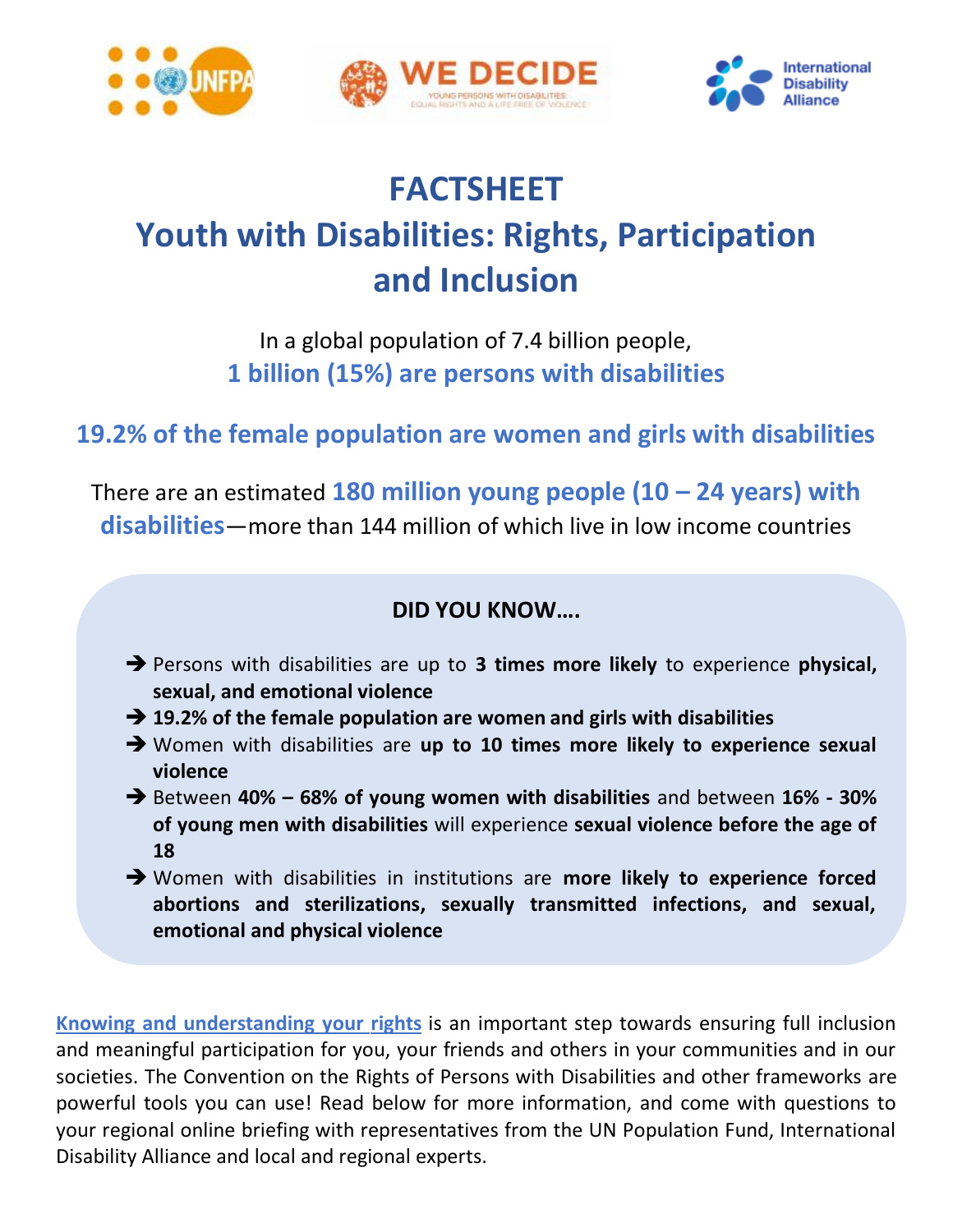## **What is the Convention on the Rights of Persons with Disabilities?**

The Convention on the Rights of Persons with Disabilities—the CRPD—is a legally-binding human rights treaty that was adopted at the United Nations in New York in 2006**. The CRPD saw a fundamental shift for persons with disabilities: from a medical model of disability to a social model and rights-based approach.**

The social model of the CRPD recognizes that persons with disabilities face barriers as a result of the social structure of our societies. These barriers limit the ability of persons with disabilities to realize their rights and opportunities on an equal basis with all other people in society. It is a whole-of-society approach, and recognizes that persons with disabilities themselves must be involved in decision-making processes that impact their lives if we are to achieve inclusive and accessible societies and human, cultural and social rights for all. The medical model viewed disability as a problem that belonged solely to persons with disabilities; a medical issue to be treated or prevented and the responsibility of persons with disabilities alone.

### **What does the CRPD do?**

The CRPD lays out all categories of rights and states how they apply to persons with disabilities. It also explains what is required by States Parties to ensure that persons with disabilities are able to effectively exercise their rights, and identifies areas in which their rights may have traditionally been violated and protection of rights must be enforced.

The treaty covers all persons with disabilities in every corner of the world. Women and men, young and old, living in rural areas or in large cities—the Convention does not discriminate. The freedom to make one's own choices; non-discrimination; full and effective participation and inclusion in society; and equality between men and women are listed as some of the Convention's over-arching principles (Article 3). The CRPD recognizes that everyone has the right to equality, independence, access, inclusion and participation in all elements of society.

## **The CRPD places strong emphasis on the full inclusion and meaningful participation of persons with disabilities:**

Article 4.3 of the CRPD states that "In the development and implementation of legislation and policies to implement the present Convention, and in other decision-making processes concerning issues relating to persons with disabilities, States Parties shall **closely consult with and actively involve persons** with disabilities, including children with disabilities, through their representative organizations".

# **The CRPD is also unique because it is the only treaty to explicitly recognize the right to sexual and reproductive health:**

According to CRPD Article 25(a) on right to health, States Parties should "Provide persons with disabilities with the same range, quality and standard of free or affordable health care and programmes as provided to other persons, **including in the area of sexual and reproductive health** and population-based public health programmes."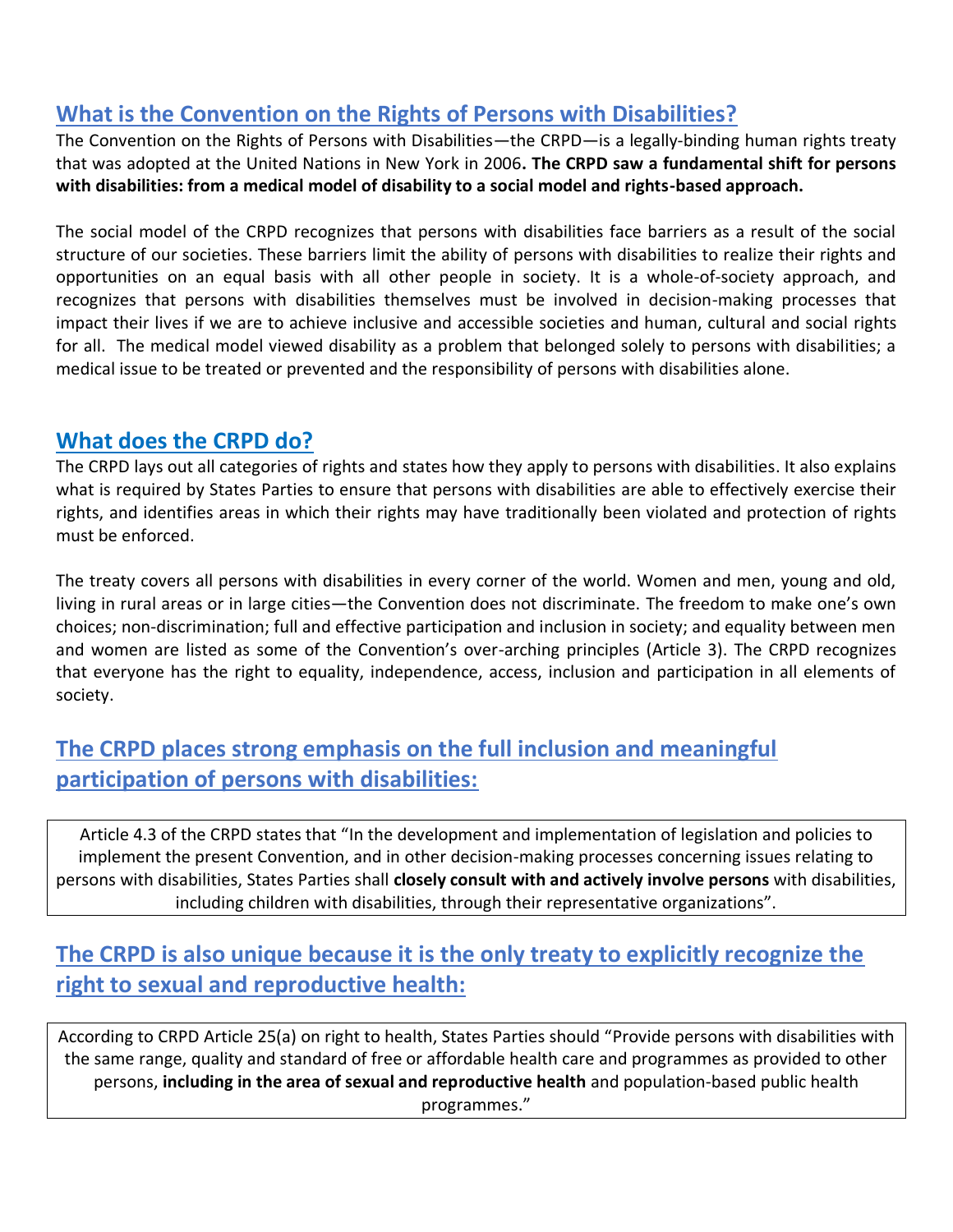- **International human rights treaties:** the International Covenant on Civil and Political Rights; the International Covenant on Economic, Social and Cultural Rights; and the Convention on the Elimination of all forms of Discrimination against Women. The CRPD Committee, which monitors the implementation of the Convention, has produced a document which provides further information and details relating to Article 6 of the Convention, called "CRPD Committee General Comment No.3 on women and girls with disabilities".
- **Agenda 2030 and the Sustainable Development Goals (SDGs):** The SDGs address sexual and reproductive health and rights under Goal 3 (Health): "By 2030, ensure universal access to sexual and reproductive health-care services, including for family planning, information and education, and the integration of reproductive health into national strategies and programmes. The rights of women and girls with disabilities are addressed under Goal 5 (Achieve gender equality and empower all women and girls), and are included in target 5.1 (ending all forms of discrimination against all women and girls everywhere). Target 5.6 also puts a strong emphasis on women and girls own informed decisions regarding sexual relations, contraceptive use and reproductive health care, while targets 5.2 address violence against women and girls, and target 5.3 on ending harmful practices including female genital mutilation and child, early, and forced marriage.
- **UNFPA and the WE DECIDE Programme:** UNFPA's programmes center on ensuring that women, adolescents, young people and other vulnerable and excluded groups, including persons with disabilities, are empowered to make decisions regarding their sexual and reproductive health and life options. UNFPA and partners have initiated a programme to promote the human rights and social inclusion of young persons living with disabilities, entitled **"WE DECIDE: Young Persons with Disabilities. A Programme for Equal Opportunities and a Life Free of Violence".** The programme centers on ending gender based violence against women and young persons with disabilities and promoting access to sexual and reproductive health and rights.
- **International Conference on Population and Development "Programme of Action":** calls on States to address the sexual and reproductive health requirements of persons with disabilities and to eliminate specific forms of discrimination that persons with disabilities may face with regard to reproductive rights, including family planning and sexual health, HIV/AIDS, information, education and communication.